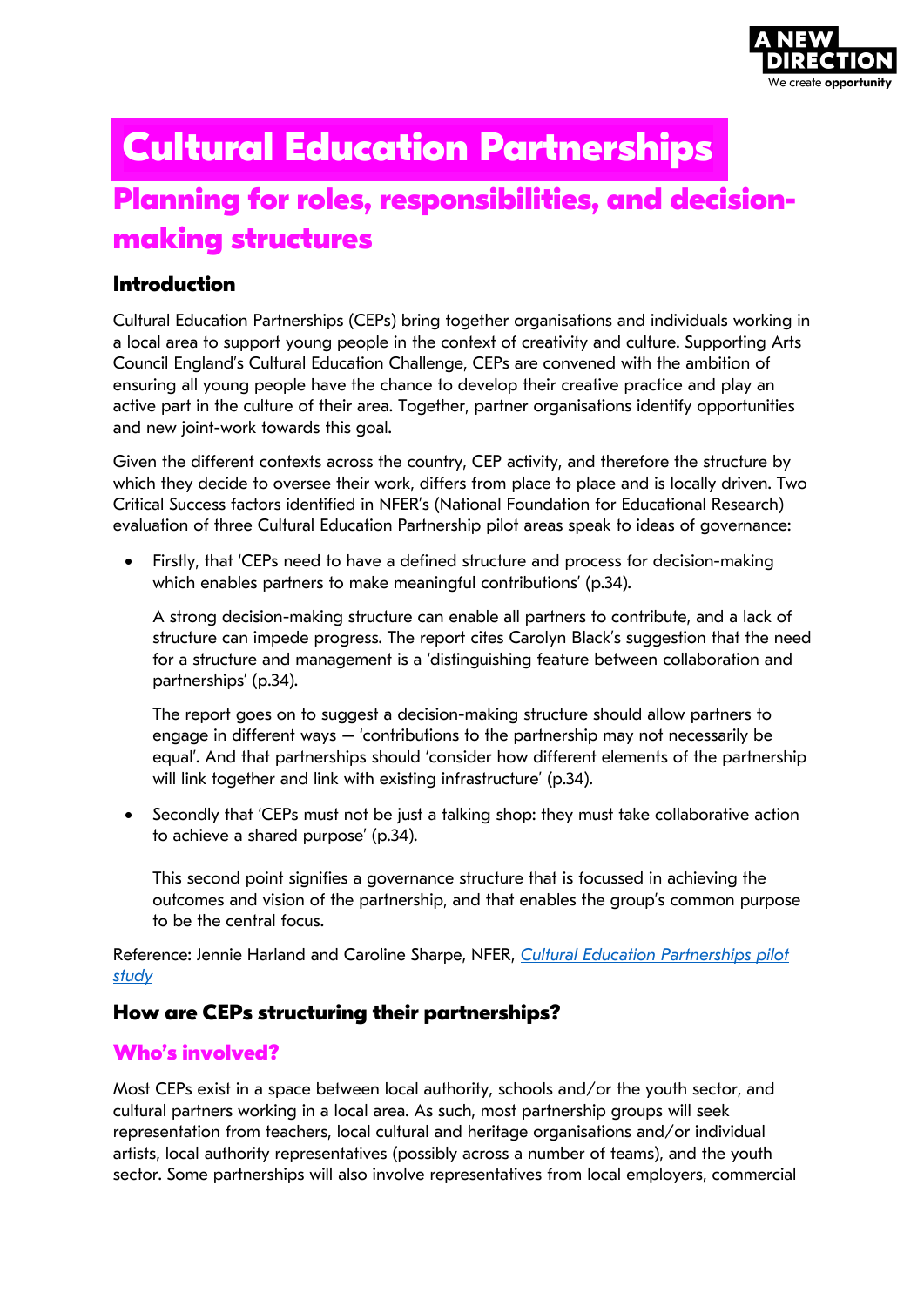

creative industries organisations, higher education institutions and organisations with specialisms including health and planning where there might be an overlap in aims with those of CEP groups.

## **Chair and convenor roles**

Most partnerships will have a Chair who will guide meetings of a central steering or working group. This may or may not be the same person/organisation as the 'convenor' or facilitator, who coordinates/manages the meetings, oversees the shaping of agendas and other group activities and who might be the central point of contact for enquiries about the partnership's work.

## **Connecting beyond the steering group**

There are many ways CEP steering groups might plan to connect beyond steering group membership. For example:

- The partnership might establish formal links with other infrastructure locally, for example agreed representation in a sister group focussed around culture, education or another local priority
- Planning and hosting regular informal or more formal meetings with wider advisors or strategic stakeholders
- There might be a wider membership structure through which organisations involved with delivering activity locally can support and connect with the CEP
- Local conferences, symposiums, networking or discussion events might form part of an annual plan of activity to enable ongoing consultation and engagement with wider partners

#### **Task and finish groups**

Many CEPs have created 'task and finish' groups focussed on delivering specific priorities. For some these are sub-groups from a steering group's existing membership who take a lead on aspects of the partnership's running, e.g.: communications, finance or resourcing working groups (as in the example of Learn Sheffield below).

In other situations, 'task and finish' groups might be smaller collections of organisations focussed around planning and delivering actions against a particular subject or topic priority, and may include organisations who aren't members of the CEP steering group. Usually 'task and finish' groups would be formed on a time-bound arrangement in order to deliver the specified priority and report back to the wider steering group.

## **Meetings**

Most CEP steering groups will have quarterly meetings. In many cases these are an opportunity to check in on planned activity, share group updates that might impact the CEP's work, review priorities and reflect together on activity, successes and challenges.

#### **A note on resourcing**

As highlighted in the NFER's study (referenced above), some resource is needed by CEPs in order to coordinate the meetings and undertake collaborative activity (p.35). Nationally CEPs have explored a number of avenues for resourcing their work and currently this often includes a portfolio approach with small investments and in-kind contributions coming together.